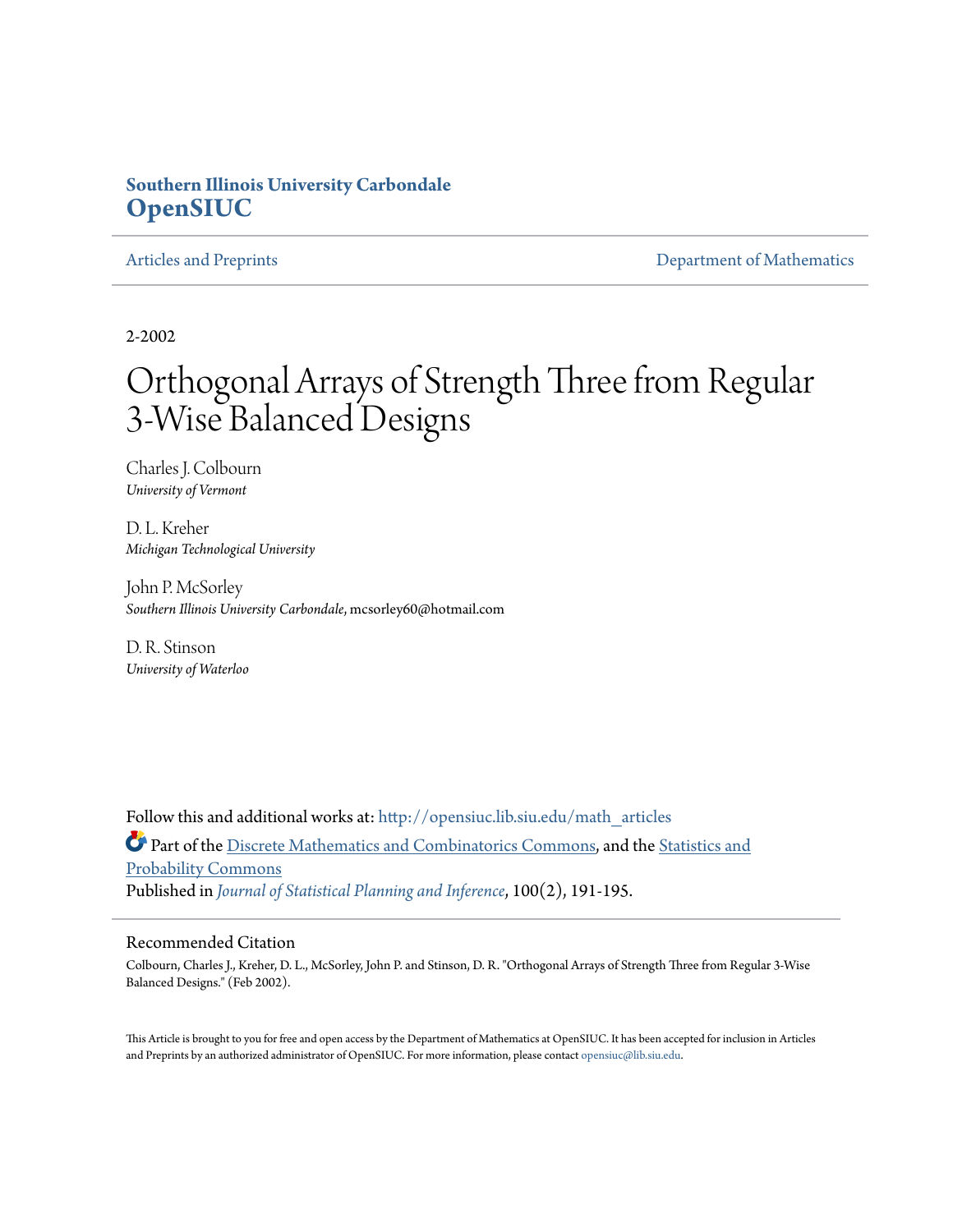# Orthogonal arrays of strength three from regular 3-wise balanced designs

Charles J. Colbourn Computer Science University of Vermont Burlington, Vermont 05405

D. L. Kreher Mathematical Sciences Michigan Technological University Houghton, Michigan 49931-1295

J. P. McSorley Dept. of Mathematics Southern Illinois University Carbondale, Illinois

D. R. Stinson Combinatorics and Optimization University of Waterloo Waterloo, Ontario CANADA N2L 3G1

### **Abstract**

The construction given in [4] is extended to obtain new infinite families of orthogonal arrays of strength 3. Regular 3-wise balanced designs play a central role in this construction.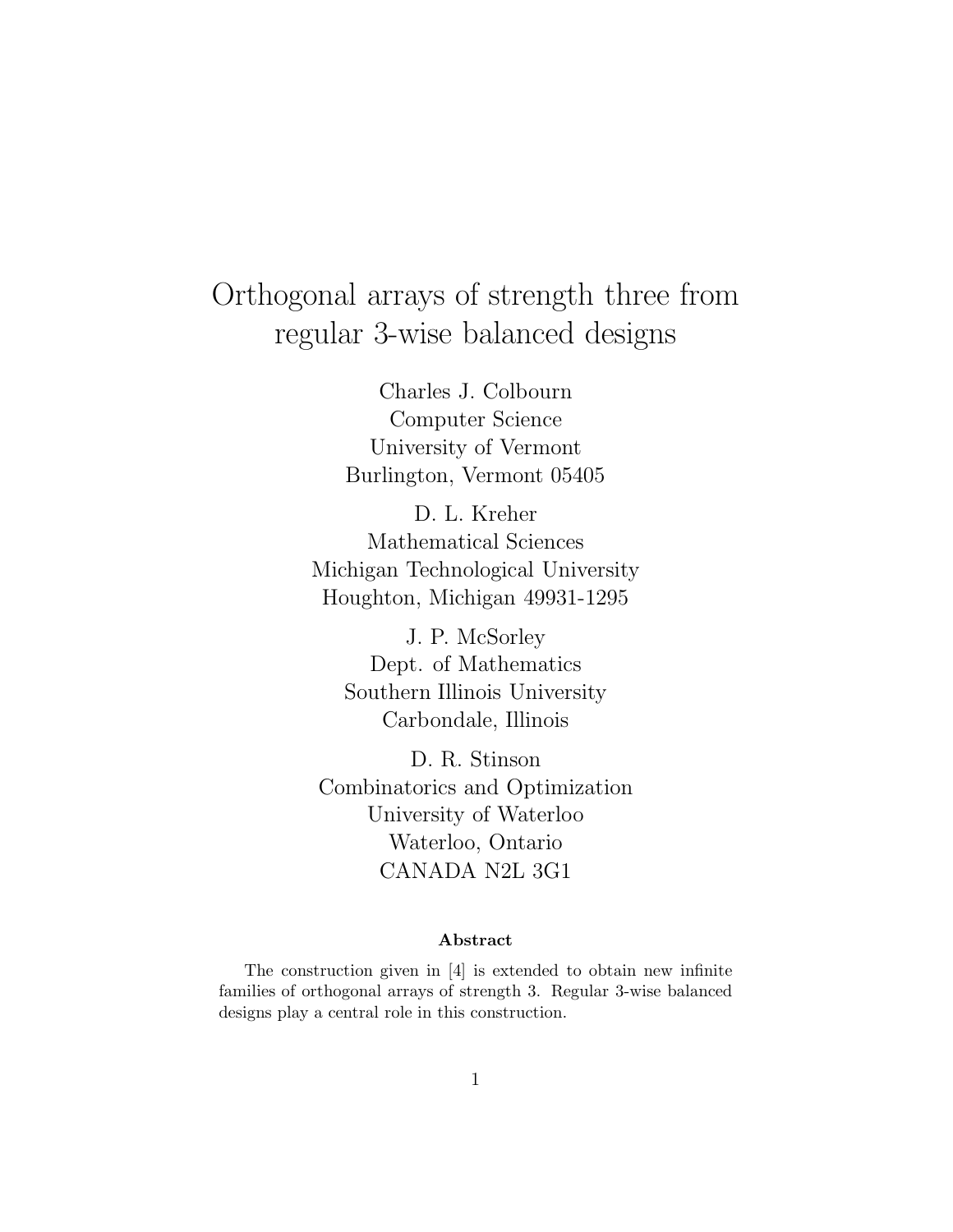# **1 Introduction**

An *orthogonal array* of *size N*, with *k constraints* (or of *degree k*), *s levels* (or of *order s*), and *strength t*, denoted  $OA(N, k, s, t)$ , is a  $k \times N$  array with entries from a set of  $s \geq 2$  symbols, having the property that in every  $t \times N$ submatrix, every  $t \times 1$  column vector appears the same number  $\lambda = \frac{N}{s^t}$  times. The parameter  $\lambda$  is the *index* of the orthogonal array. An  $OA(N, k, s, t)$  is also denoted by  $OA_{\lambda}(t, k, s)$ ; in this notation, if t is omitted it is understood to be 2, and if  $\lambda$  is omitted it is understood to be 1. A *parallel class* in an  $OA_{\lambda}(t, k, s)$  is a set of *s* columns so that each row contains all *s* symbols within these *s* columns. A *resolution* of the orthogonal array is a partition of its columns into parallel classes, and an OA with such a resolution is termed *resolvable.* An  $OA_{\lambda}(t, k, n)$  is *class-regular* or *regular* if some group  $\Gamma$  of order *n* acts regularly on the symbols of the array. A class-regular  $OA_{\lambda}(t, k, n)$  is resolvable. See [1] for a brief survey on orthogonal arrays of strength at least 3.

In [4] a construction for orthogonal arrays of strength 3 is given that starts from resolvable  $3-(v, k, \lambda)$  designs and uses 3-transitive groups. The conditions on the resolvable 3-design ingredient can be relaxed and a more general theorem can be stated using a resolvable set system  $(X, \mathcal{B})$  such that:

- 1. the number of blocks containing three points  $x, y, z \in X$ ,  $x \neq y \neq z \neq z$  $x$ , is a constant  $\lambda_3$  that does not depend on the choice of  $x, y, z$ ;
- 2. the number of blocks containing two points  $x, y \in X$  but disjoint from a third point  $z \in X$ ,  $x \neq y \neq z \neq x$ , is a constant  $b_2^1$  that does not depend on the choice of *x, y, z*.

We allow  $(X, \mathcal{B})$  to contain blocks of any size, including 1, 2, 3 and |*X*|.

If  $x, y \in X$ ,  $x \neq y$ , then the number of blocks containing x and y is  $\lambda_2 = b_2^1 + \lambda_3$  independent of the choice of *x* and *y*. These set systems need not be balanced for points. For example, the set system

$$
\left\{\{1,2,3,4\},\{1,2,\infty\},\{1,3,\infty\},\{1,4,\infty\},\{2,3,\infty\},\{2,4,\infty\},\right\}\
$$

$$
\{3,4,\infty\},\{1,2\},\{1,3\},\{1,4\},\{2,3\},\{2,4\},\{3,4\}
$$

has  $\lambda_3 = 1, \lambda_2 = 3$ , points 1, 2, 3, 4 each occur in 7 blocks, but  $\infty$  in 6 blocks. If resolvability is required, then every point must occur in the same number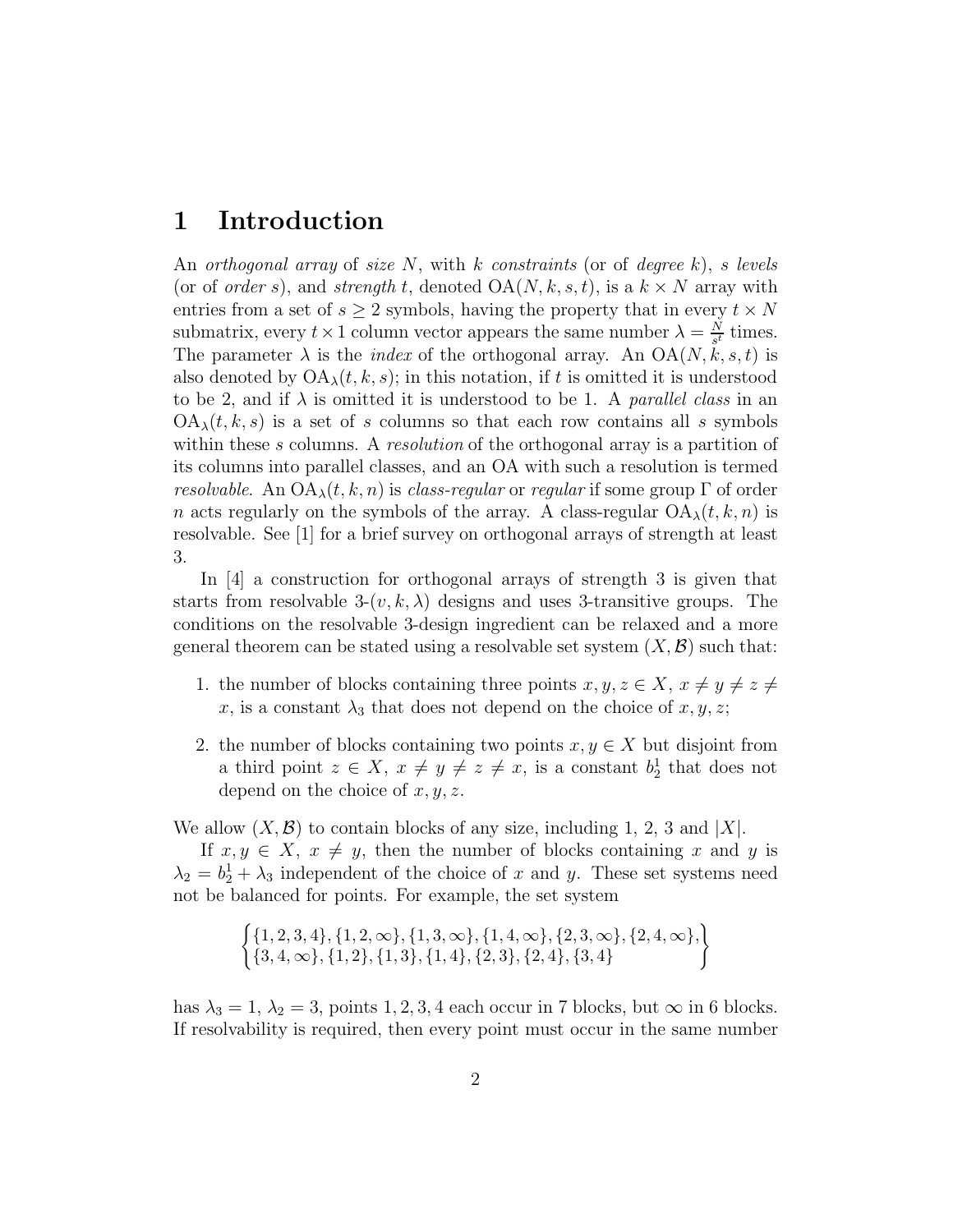$\lambda_1 = r$  of blocks. Kageyama [3] called a *t*-wise balanced design that is also *i*-balanced for each  $i < t$  a *regular t*-wise balanced design.

**Theorem 1.1** (Kageyama [3]) *Let* (*X,*B) *be a regular 3-wise balanced design with at most two distinct block sizes, k*1*, k*2*. Then the subdesigns*

$$
\mathcal{B}_{k_i} = \{B \in \mathcal{B} : |B| = k_i\}
$$

*are each 2-designs,*  $i = 1, 2$ .

If  $\lambda_3 \neq 0$ , and the block size is constant, then such a design is a 3design. But these conditions are not necessary. For example, the edges of the complete graph  $K_v$  when *v* is even have  $\lambda_3 = 0$ ,  $\lambda_2 = 1$ , and  $\lambda_1 = v - 1$ . Furthermore  $K_v$  has a 1-factorization and so this set system is resolvable.

A 3- $(v, \mathcal{K}, \Lambda)$  *design of width w* is a pair  $(X, \mathcal{B})$  where X is a *v*-element set of *points* and  $\beta$  is a collection of subsets of X called *blocks* satisfying:

- 1. the size of every block is in  $\mathcal{K}$ ;
- 2.  $\Lambda = [\lambda_1, \lambda_2, \lambda_3]$  and every *i*-element subset is in  $\lambda_i$  blocks,  $i = 1, 2, 3$ and
- 3. the blocks can be partitioned into  $\lambda_1$  resolution classes using no more than *w* blocks in any one class.

The revised theorem is then:

**Theorem 1.2** *Let G act 3-transitively on the*  $(n+1)$ *-element set*  $\Omega$  *and let*  $m(n^3 - n)$  *be the order of G. If a* 3*-*(*v, K, A) design of width w exists such that*  $n = (\lambda_1 - \lambda_3)/(\lambda_2 - \lambda_3) - 2$  *with*  $w \leq n + 1$  *and*  $\lambda_3(n + 1) \leq \lambda_2$ *, then a resolvable*  $OA_{m(n-1)(\lambda_2-\lambda_3)}(3, v, n+1)$  *also exists.* 

**Proof:** This is exactly the same as in the proof of Theorem 2.1 in [4]. Resolvability of the OA follows from the transitivity of the action of *G* (this was not pointed out in [4].  $\Box$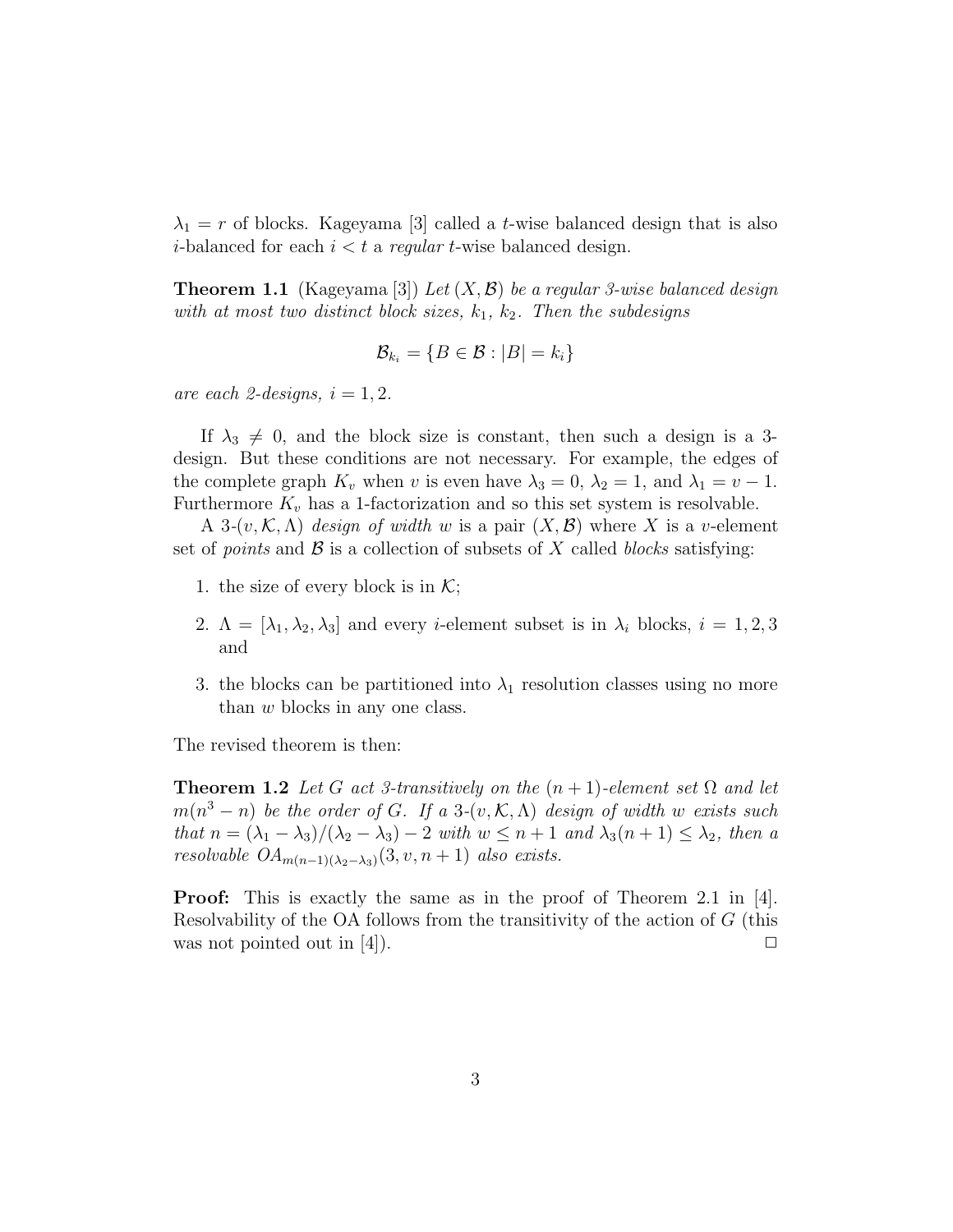## **2 Applications of the Construction**

As in [4] we apply Theorem 1.2 with sharply 3-transitive groups, so that  $n = q$  is a power of a prime, and  $m = 1$ .

**Lemma 2.1** *Let q be an odd prime power. Then there exists an*  $OA_{q-1}(3, q+)$  $3, q + 1$ .

**Proof:** Set  $v = q+3$ . Then a 1-factorization of  $K_v$  is a 3- $(v, \{2\}, [v-1, 1, 0])$ design of width  $w = v/2 = (q + 3)/2$ . Then  $w - 1 \leq q$  and  $(\lambda_1 - \lambda_3)/(\lambda_2 \lambda_3$ ) − 2 = (*v* − 1 − 0)/(1 − 0) − 2 = *v* − 3 = *q*, and the result follows from Theorem 1.2.

**Theorem 2.2** *For all*  $x \geq 2$  *there exists a* 3- $(4x, \{2, 4, 2x\}, [1+2(x-1)(2x-1)]$ 1),  $2x - 1$ , 1) *design of width*  $2(x - 1)$ *.* 

**Proof:** The construction is essentially the doubling construction for Steiner quadruple systems (see [2], for example). Let *A* and *B* be two disjoint sets of size 2x and let  $\{a_1, a_2, \ldots, a_{2x-1}\}\$  and  $\{b_1, b_2, \ldots, b_{2x-1}\}\$  be one factorizations of *A* and *B* respectively. Take as blocks

- 1. the sets *A* and *B* each of size 2*x*;
- 2. the  $x^2$  4-element subsets in each of the  $2x 1$  families:  $\{\alpha \cup \beta : \alpha \in \mathbb{R}\}$  $a_i, \beta \in b_i$ , for all  $i = 1, 2, ..., 2x - 1$ ; and
- 3. all the  $2\binom{2x}{3}$ 2 ) pairs that are either in *A* or in *B* each repeated  $x - 2$ times

Arrange the blocks into resolution classes with at most  $2(x-1)$  blocks each, to produce the required design.  $\Box$ 

If we use  $PGL_2(q)$  and the 3- $(v, K, \Lambda)$  designs constructed in Theorem 2.2 as ingredients to Theorem 1.2 then

$$
q = \frac{(\lambda_1 - \lambda_3)}{(\lambda_2 - \lambda_3)} - 2
$$
  
= 
$$
\frac{(1 + 2(x - 1)(2x - 1) - 1)}{2(x - 1)} - 2
$$
  
= 
$$
2x - 3.
$$

Consequently, the following arrays are obtained.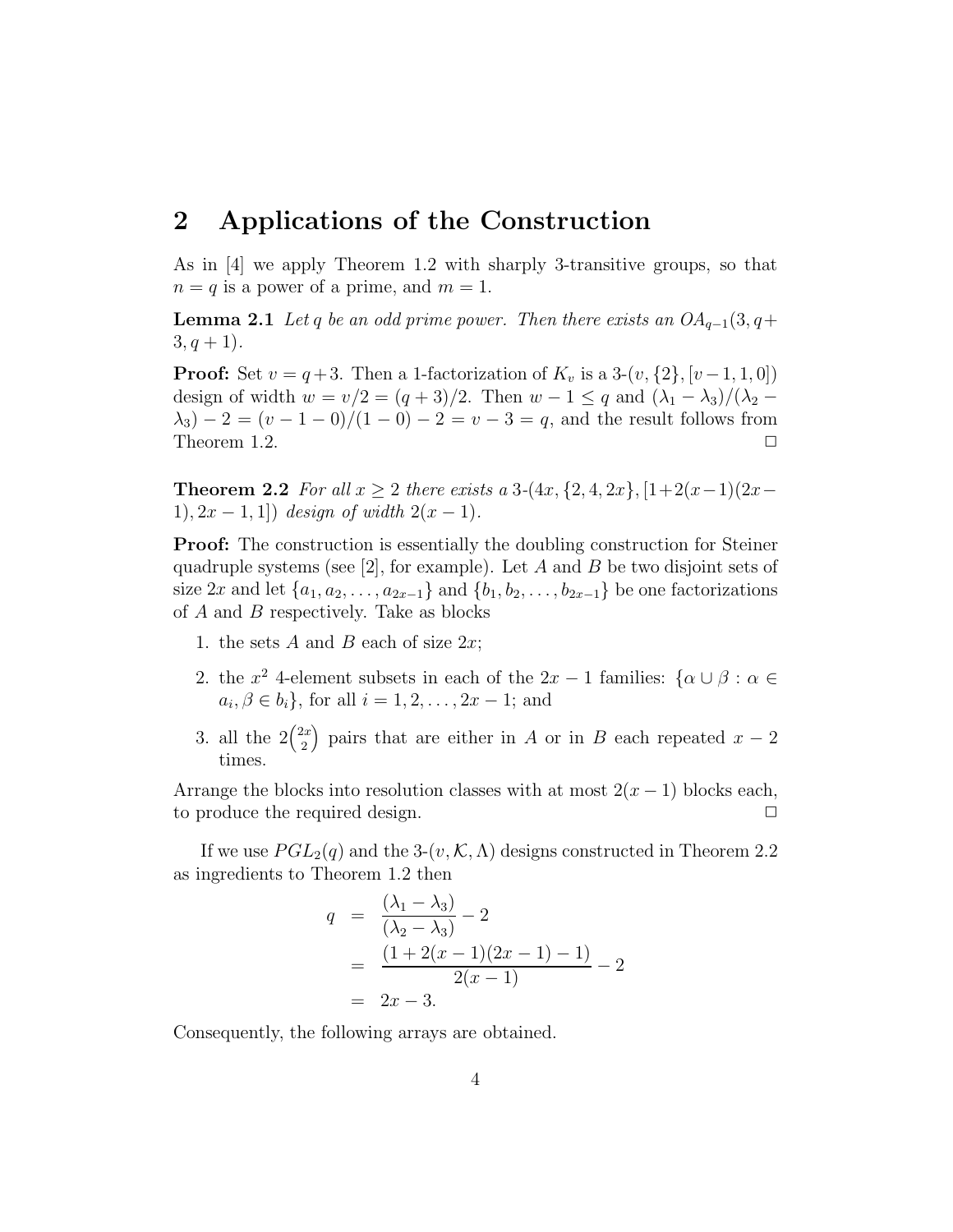**Lemma 2.3** *An*  $OA_{q^2-1}(3, 2(q+3), q+1)$  *exists for every odd prime power q.*

Another way to construct  $3-(v, K, \Lambda)$  designs is given next.

**Theorem 2.4** *If there exists an*  $OA_{\mu}(3, n, yw)$ *, then there exists a* 3*-*( $n, K, \Lambda$ ) *design of width w with*

$$
\Lambda = [\mu y^3 w^3, \mu y^3 w^2, \mu y^3 w].
$$

**Proof:** Let *A* be an  $OA_\mu(3, n, v)$ . We think of *A* as an  $n \times \mu v^3$  array defined on symbol set X,  $|X| = yw$ . Partition X into subsets  $Y_i$ ,  $i = 1, 2, \ldots, w$ with each  $|Y_i| = y$ . We define a 3- $(n, \mathcal{K}, \Lambda)$  design of width *w* with  $w \mu v^3$ blocks, as follows: for  $i = 1, 2, \ldots, w$  and each column *j* of *A*, define a block  $B_{i,j} = \{h : A[h,j] \in Y_i\}$ . Then  $(\{1, \ldots, n\}, \{B_{ij}\})$  is a 3- $(n, \mathcal{K}, \Lambda)$  design of width *w* with  $\Lambda = [\mu y^3 w^3, \mu y^3 w^2, \mu y^3 w]$ .

If  $\mathcal{D}_i$  is a 3- $(v, \mathcal{K}_i, \Lambda_i)$  design of width  $w_i$ , for  $i = 1, 2, \ldots, n$  then for natural numbers  $\alpha_i$ , the union with repeated blocks  $\cup_{i=1}^n \alpha_i \mathcal{D}_i$  of  $\alpha_i$  copies of  $\mathcal{D}_i$ , 1, 2, ..., *n* is a 3- $(v, \cup_i \mathcal{K}_i, \sum_i \alpha_i \Lambda_i)$  design of width  $w = max_i w_i$ . We illustrate this idea next.

**Theorem 2.5** Let q be a prime power and choose integers  $a, b, m \geq 1$  such *that*

- *1.*  $q + 3 = m(a + b)$ ;
- *2. ma* ≥ 4*;*
- *3.*  $m(a + 2b) \equiv 0 \pmod{4}$ ; and
- *4.*  $(m(a+2b)-4)/4 \equiv 0 \pmod{b}$ .

*Then an*  $OA(a + b)$  $\frac{1}{4b}$   $(q-1+mb)(q-1)$ (3*,*  $a + 2b$ *a* + *b*  $\mathbf{r}$  $(q+3), q+1)$  *exists.*